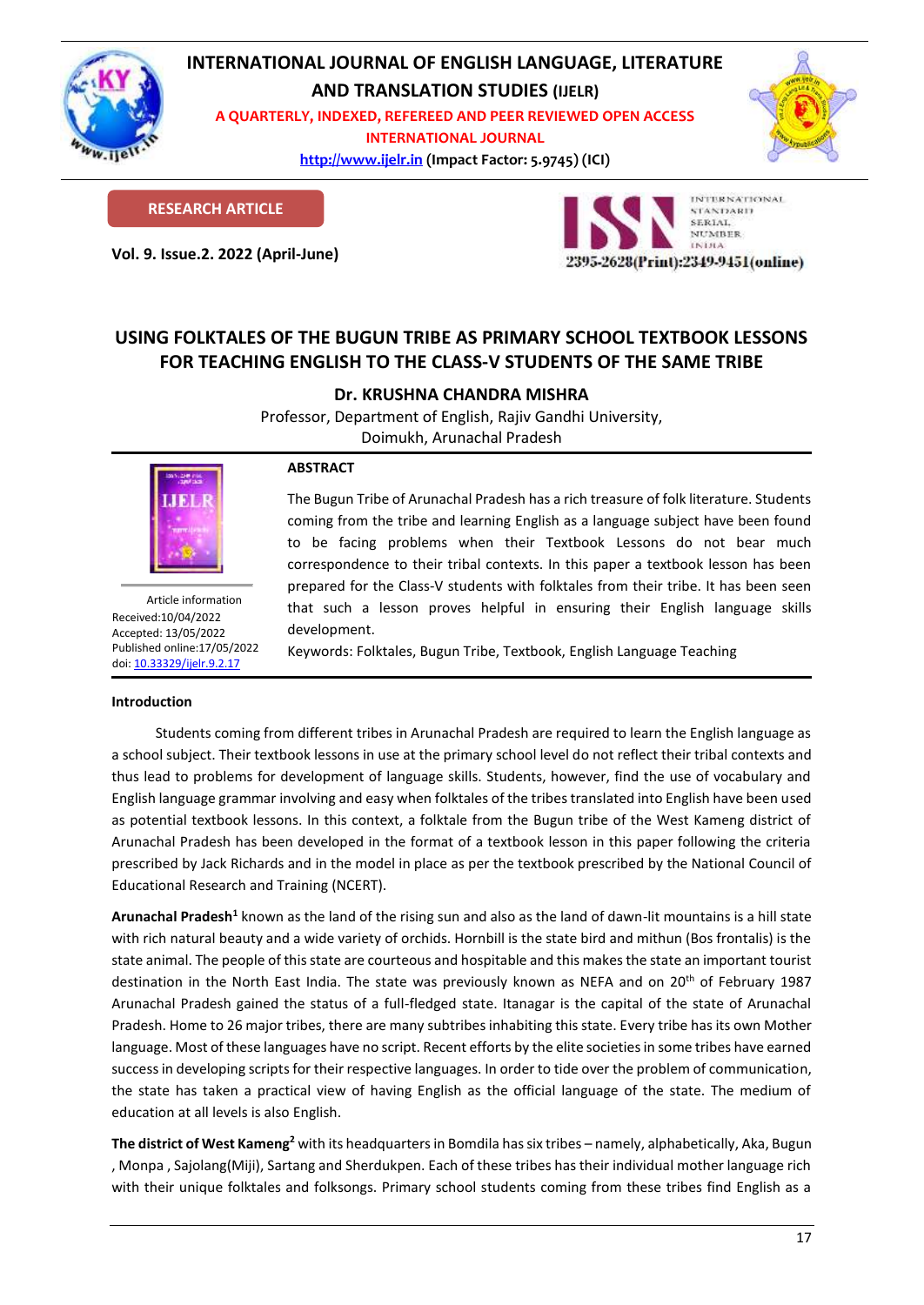language teaching subject difficult as they find unknown contexts in the textbook lessons in their Marigold textbooks. The NCERT-guided textbooks are very scientific as language teaching-learning tools as they result out of the research and practice in the field of language education and also as they toe the government policies on ensuring the reach of education to all sections of the society while specially being concerned about the traditionally disadvantaged people. There is, however, under NCERT considerations enough scope for appropriate customisation with accommodation of locally important content matter to make language learning effective for students coming from different social and cultural contexts.

**The BUGUN people<sup>3</sup> :** The Bugun tribe is considered traditionally to have been settled in the West Kameng district concentrated mostly in the Singchung area, Wango village, Tenga valley, New Kaspi and Bichhom etc. The tribe is rich in tradition and customs, and some very good knowledgeable elders are available who can narrate their folktales. There is a visible keenness among the elders about the necessity for their folktales to be made available in translated form for use in the Primary school classes for development of the English language skills in the students coming from their tribe. They like that the tribe's folk wisdom as contained in the folktales of the tribe can be preserved by helping children read and understand them in formal classroom teaching conditions. They feel the children would stand better connected to their surroundings and would better face the future need to protect, preserve and promote the culture of the Bugun tribe.

**The NCERT<sup>4</sup> expectations regarding English teaching:** As far as English teaching is concerned as a subject in language education at the Primary school level, the NCERT expectations are very clear. Dutta et al(2012) at the Elementary level expect the skill based subject of English language to have the objective of teaching English to develop all the four fundamental skills among them i.e.-LSRW ( Listening, Speaking, Reading and Writing).Familiarizing the child with the spoken language is necessary by exposing them to the language in meaningful, interesting and real life situations through the mother tongue, signs, visuals, pictures, sketches, gestures, letters, words, single word questions and answers. Slowly, the students should be enabled to read and write, besides listening and speaking. (https://ncert.nic.in/del/pdf/English\_Primary\_level.pdf)

**The National Curriculum framework level** (NCF<sup>5</sup> 2005) has provided the goals for second language curriculum are twofold:(a) Attainment of a basic proficiency such as is required in natural language learning; and (b) The development of language in to an instrument for abstract thought.

**Quality textbooks** help develop students' ability to learn through reading. The amount and quality of the texts to be included therefore deserve greater attention. Other desirable features of a good textbook include interactivity, the ability to arouse the interest of students, and the capacity to actively engage and involve them in the learning process. In other words, good textbooks<sup>6</sup> tell, involve and interact with students. (https://www.edb.gov.hk/en/curriculum-development/resource-support/textbookinfo/GuidingPrinciples/index.html)

**Developing a textbook-worthy lesson with a Bugun folktale:** A Bugun folktale - PHUIMO AND ABOMMA - has been developed here in this paper into a textbook-worthy lesson following the qualities of a good textbook as suggested by Professor Jack C. Richards<sup>7</sup>: Aims and objectives of the book, Level of the book, Skills addressed, Topics covered, Situations it is intended for, Target learners, Time required, Components , Number and length of units, Organization of units (https://www.brightclassroomideas.com/good-textbook-characteristis/) . These considerations as applicable for selecting and preparing the lesson-units have been followed in working on the above folktale from the Bugun tribe. Besides, attention has been paid to addressing important issues related to motivation, interest, and voluntary participation in doing the text by the students themselves without feeling alienated in developing the said folktale. In the actual class-room the lesson as developed here proves helpful in ensuring development of language skills in English.

**The present folktale-based lesson** has been developed along the NCERT lines with concentration on Reading strategies, Writing strategies, Vocabulary, and Grammar and mechanics and also on the Listening Activity, and the Speaking Activity. Returning to the textbook lesson has been made a felt need for the students as an MCQ section has been added to make students develop interest to self-check the answers to the questions for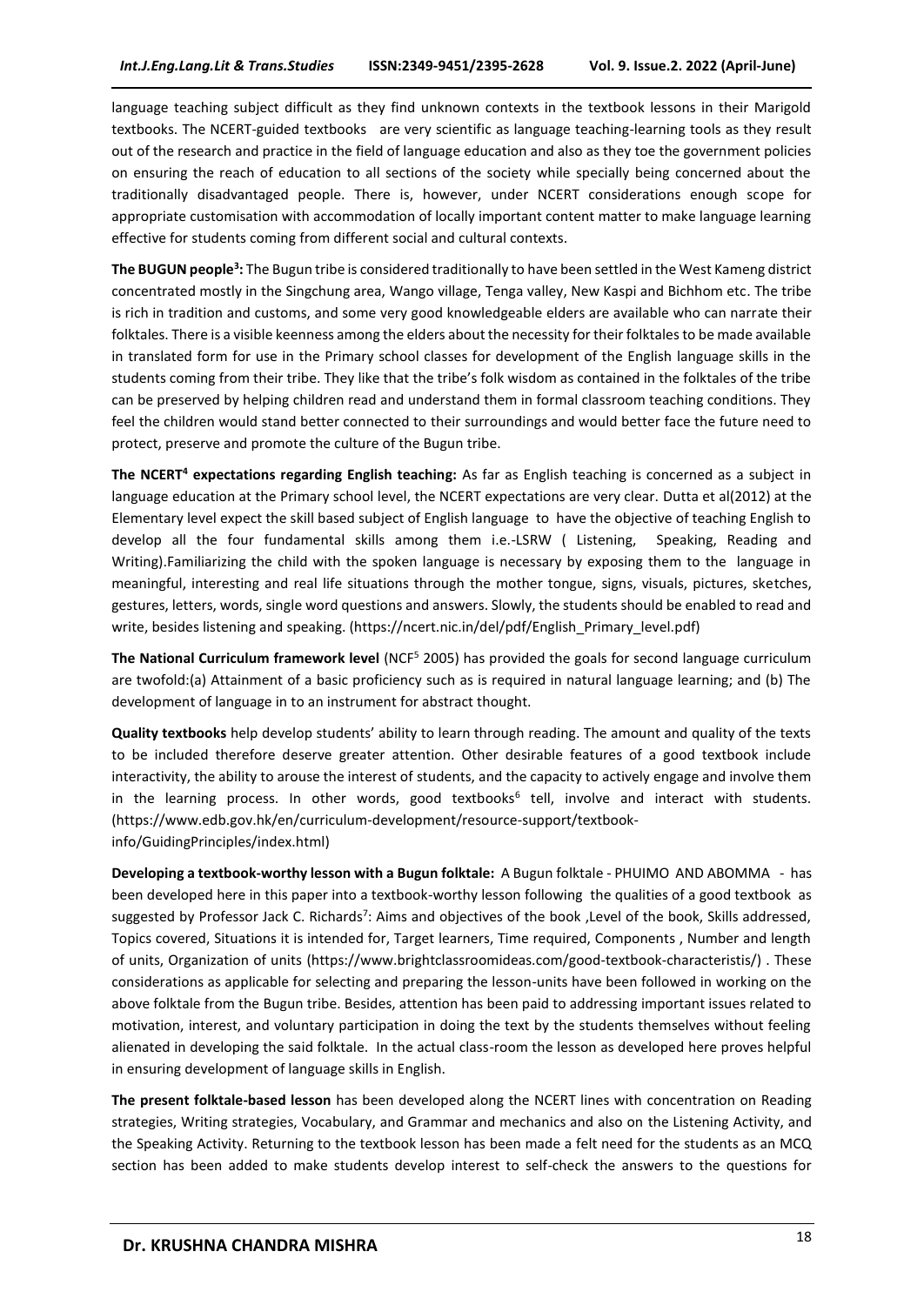confirmation. Also, the students will gain greater insight into the ways in which grammatical items are used in the sentences.

Zimmerman and Hutchins (2003) observe on the nature of the important contribution that Reading strategies make that "Real reading has to do with thinking, learning, and expanding a reader's knowledge and horizons. It has to do with building on past knowledge, mastering new information, and connecting with the minds of those you've never met."<sup>8</sup> .Reading strategies cover the following: Main idea, Theme, the purpose of the folktale/story, Text structure, Story elements, and Visual elements.

Developing writing skills in the students is an important goal of language learning. Writing strategies play an important role in the same. (Kellogg 2008) holds that "Learning how to write a coherent, effective text is a difficult and protracted achievement of cognitive development that contrasts sharply with the acquisition of speech"<sup>9</sup>(p. 2). Writing strategies cover the following: Organising writing, Introductions and conclusions, Linking words, Developing and supporting arguments, and Descriptive details. Vocabulary development covers Prefixes and suffixes, Compound words, Synonyms and antonyms, and Dictionary Reference skills.

Grammatical knowledge in language learning has a very important place. When it is important to be correct grammatically, skills of composing, creating, and writing<sup>10</sup> (Fillmore 1988) are refined with grammatical knowledge (p. 36). At the primary level, knowledge of grammar is to be seen mainly as a process of discovering uses and functions of items through exposure to spoken and written inputs<sup>11</sup>. Following the NCERT expectations, the Grammar and mechanics part covers Sentences, fragments and run-ons, Nouns, Pronouns, Verb types, Subject-verb agreement, Verb tense, Articles, Adjectives and adverbs, Prepositions, Conjunctions, Contractions, Commas, Capitalisation, and Formatting<sup>12</sup>. (https://in.ixl.com/english/class-v#reading-strategies)Further, Listening skills require students to answer the questions on 1. Dictation of words,2. Dictation of phrases, and 3. Dictation of sentences under Listening Activity. Similarly, the development of Speaking skills is taken care of by Speaking Activity. Using Role-play involving characters in the story and with conversations as are available , students are encouraged to act out the roles of different characters and thus enjoy speaking English in those Role-plays. In the present folktale, say, they will be able to explain with Phuimo's example why one should avoid the wicked people .

To hold interest in the present text-book lesson-unit and to confirm the answers in the MCQ section intended, students would find it useful to go back to the story and locate the conversations and the Speaker and the Addressee. This exercise would also make the students attend to the form of the texts extracted from different parts of the story. They will also come to learn the proper use of various punctuation marks. The Class-V level being an advanced level in the Primary school will go a long way to help them in producing writing with effective punctuation and good organisation of paragraphs in a long narrative . Once return to the text-book lesson-unit under felt necessity is done to locate the extracts , the students would also be able to gain greater command over the words and phrases and the grammatically correct sentence structures.

#### **The BUGUN folktale (for Class- V):**

#### **PHUIMO AND ABOMMA**

Once there lived a husband and a wife named Phuipo and Phuimo . Phuimo had a beautiful and precious comb in her possession.

One day, they decided to embark on a journey to a distant village. While travelling, Phuipo asked his wife, "Dear wife, do you have your comb on you."

She replied "Yes, my dear. I do."

They walked on and on. Soon, they were tired. So they decided to rest. After a while, they started walking again. Phuipo asked his wife again, "Dear wife, are you carrying the comb with you?"

Phuimo checked her purse but it wasn't there anymore. She cried, "Oh my dear husband, I think I dropped it while we were resting on our way."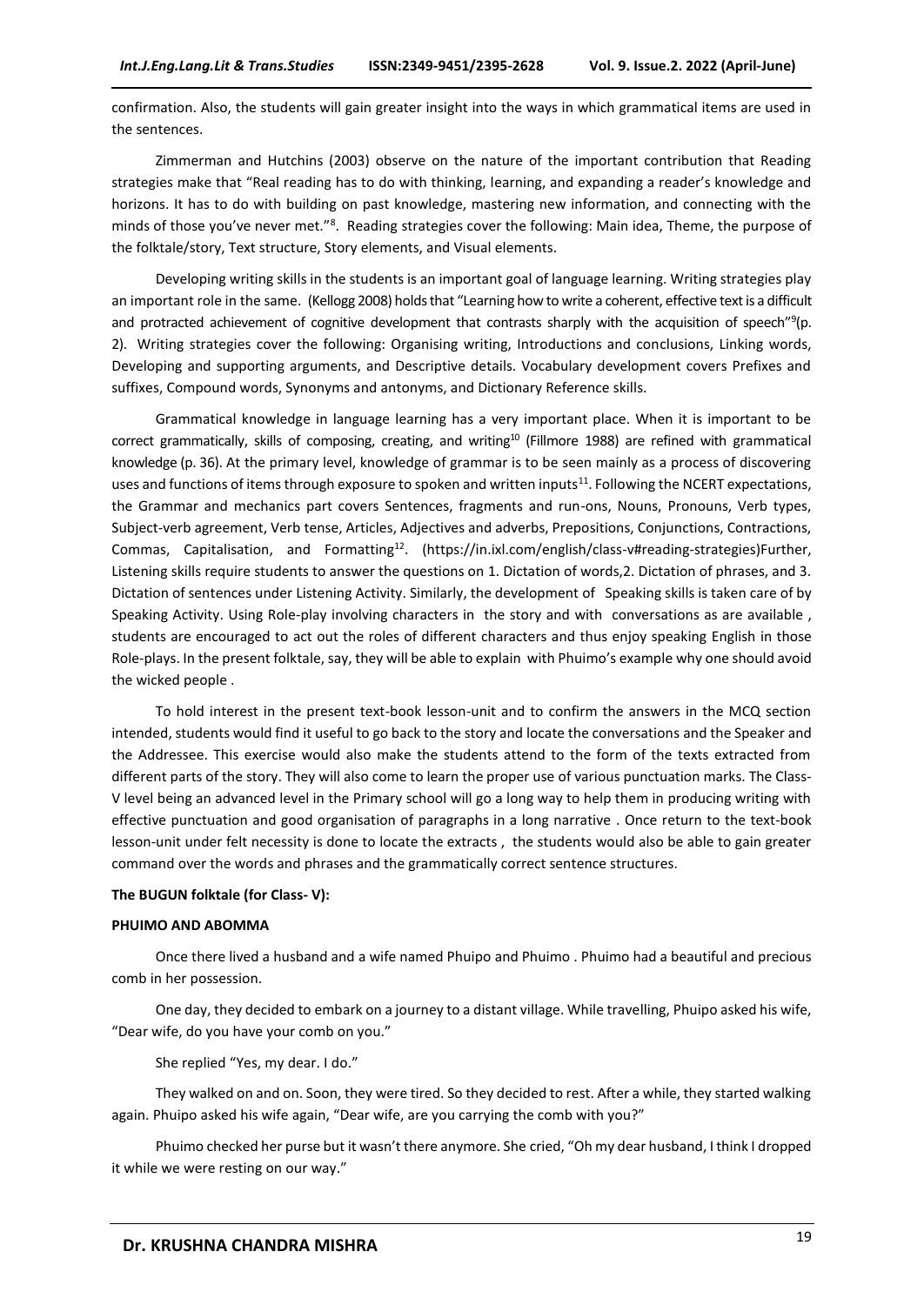Phuipo replied, "That comb is very precious. We cannot afford to lose it. I will go back to our resting place and find it."

He spotted a very tall tree and instructed his wife, "You should climb up this tree and hide there. Do not speak or interact with anyone and wait for me quietly. I will be back as soon as I get the comb."

Now, this place was haunted by a girl ghost called Abomma. This ghost wanted to have the man for herself. So, she planned to kill the wife and get the man.

Abomma had been watching the couple closely. She saw that Phuimo was hidden in the tree while Phuipo had gone back to get the comb. She realized that this was her chance to kill the wife since her husband was away.

Abomma called out to the wife from below the tree, "Phuimo, where are you?"

Phuimo replied, "I am sitting on top of the tree."

"How did you get up there?" Abomma asked her.

"I used my string of wool to climb up", Phuimo said.

"Can you help me up too?" Abomma asked.

"Sure", Phuimo replied.

She dropped down a thread for Abomma but as she neared the tree, Phuimo cut the thread and Abomma fell down. This happened many times. Phuimo was aware that Abomma was a ghost so she played this trick on her.

However, Abomma was also very smart. She realized that Phuimo had no intention of letting her come up to the tree and was simply playing games with her. So, she used her hairpin used for making hair bun, to climb up the tree.

Once she reached the top, Abomma said to Phuimo, "Dear friend, let's look for lice in each other's hair. This way we can pass our time."

Phuimo replied, "No, my husband has asked me not to interact with anyone."

"It's no issue at all. I will look for lice in your hair", Abomma said.

Abomma picked some tiny fruits that made a bursting sound when cracked and pretended that they were lice in Phuimo's hair.

"Can you hear all the lice that I am killing? You should not care about what your husband says", she continued.

Just when Phuimo let her guard down, Abomma killed her and drank her blood. When the husband returned, Abomma disguised herself and pretended to be Phuimo.

"Phuimo!" Phuipo called out.

"Yes my husband', replied Abomma.

But Phuipo realized at once from her voice that this wasn't his wife. He understood that she had been killed and replaced by this ghost. So, he now started thinking what to do with her. He pretended that he hadn't realized the truth and they continued on their journey.

Soon, they reached a stream. The husband thought this was his chance to get rid of her. He crossed the stream and placed a thin arrow as a bridge for Abomma hoping that she would fall down and die. But, Abomma crossed it without any hesitation and continued to follow him.

As they walked on, they both got thirsty. Phuipo cut a bamboo shoot to use as a cup and started drinking water.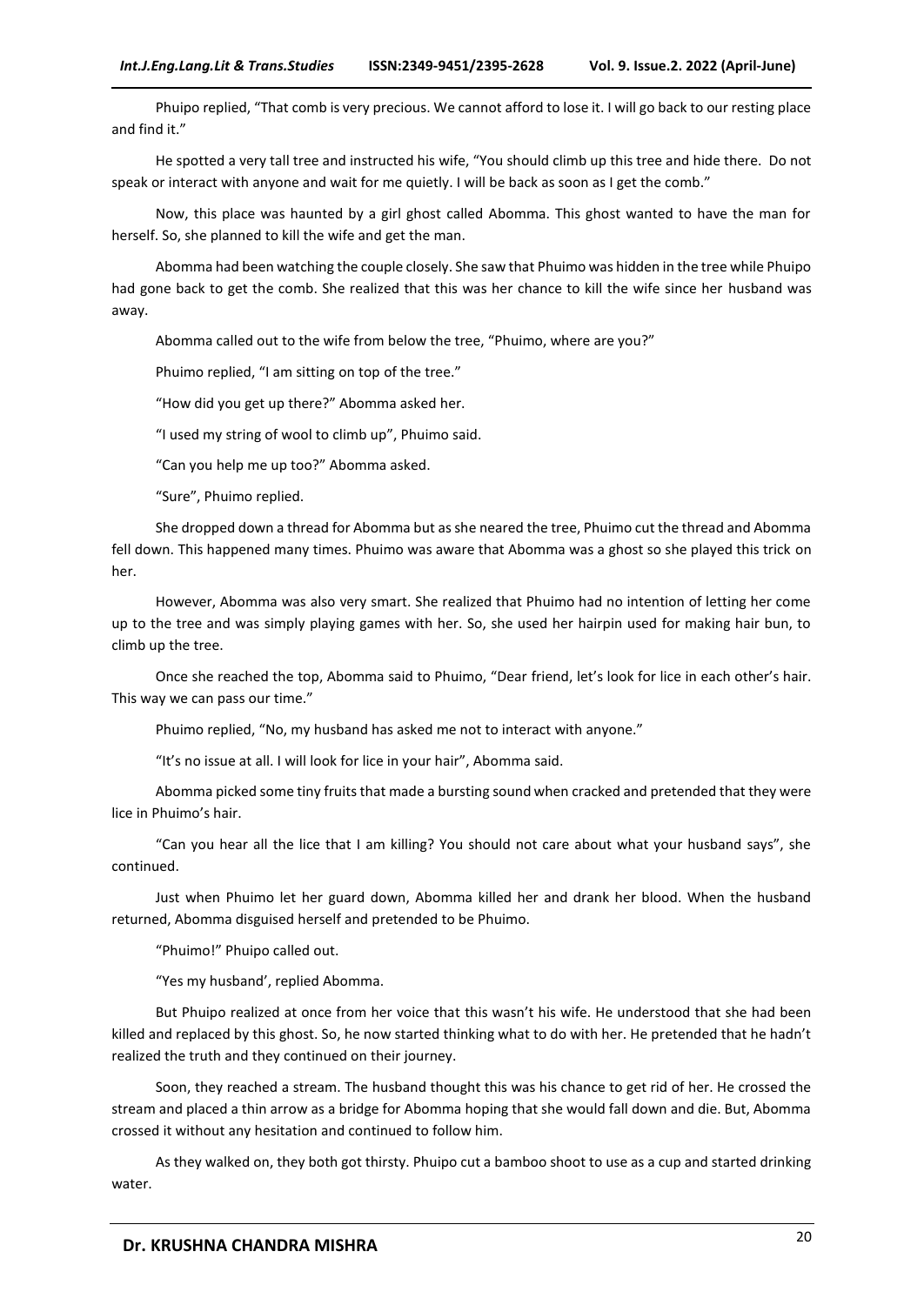"Give me one bamboo too. I want to drink water as well."

Phuipo cut out both the ends of the bamboo shoot so it was hollow. He thought that this way she wouldn't be able to drink any water and die of thirst.

As Abomma was attempting to drink water and failing, a little bird flew by and chirped, "The bamboo is hollow from both ends. How can you drink any water like that? It is not possible."

Hearing the bird, Abomma was startled. She instead killed the bird and used it as a cork to block one end of the bamboo shoot and had her fill of water. Then, she started following the husband on his journey again.

They walked on and the husband attempted many times to oust the ghost and kill her but he continued to fail and the husband was now completely sure that this was a ghost and not his wife.

He made one last attempt and said to Abomma, "Eat this thorn. If you are my wife, you will not say 'Aya' but if you are not my wife then you will say 'Aya' when you eat it."

Abomma started eating the thorn and out came her voice, "Aya!"

Phuipo was furious, "You witch, you have killed my wife!"

In a fit of anger, he took out her heart. He built a big fire, threw the heart in it and said, "If she is my wife, then you will burst after I cross five streams and if you are a ghost then you will burst as soon as I turn back now."

As soon as the husband turned his back to the fire, the heart burst. Confirmed that she was indeed a ghost, the man continued on his journey.

Many months passed. He had settled in one area and survived on hunting animals from the forest. One day, as he was hunting, he reached the spot where he had burnt the heart of the ghost, he saw that a small gourd plant had grown in its place. When tried to pull out one of its leaves, it started to bleed. He left the plant as it was and went back. A few months later, he returned and saw that there was a gourd starting to grow on it. Again, a few months later, he came to the spot and found that there were two full-grown gourds. He picked the gourds and brought them home.

The next day, as usual he went for hunting but when he returned, to his surprise, he found that his house had been cleaned, his laundry done and his food cooked. He wondered what had happened but couldn't figure out. This happened again and again whenever he was out of home for hunting. He decided to catch the person who was doing this. He reasoned that perhaps it was his dogs that alerted the person of their return.

One day, as usual, he went for hunting. But when he returned, he kept his dogs tied in some distance from home and walked home alone stealthily. What he saw at his home amazed him. Two beautiful girls were working around the house. While one cleaned the house, the other caught flies and small insects to prepare food for the man. He rushed upto them and asked, "So, you are the ones doing all my household chores for me!"

However, the girls did not reply and escaped to the two gourds and disappeared there. Phuipo realized that they were reincarnate of his wife, Phuimo's blood that had been drunk by the ghost and shed when killed by Phuipo and the ghost's heart that had burst. Phuipo accepted both of them as his wives and they lived to continue the generation of Bugun.

#### **I. Reading strategies**

Main idea: One should always avoid the wicked people. Phuimo helped Abomma , but wicked Abomma killed simple Phuimo to get her husband Phuipo.

Theme: One should always avoid the wicked people. Phuimo was killed by wicked Abomma.

The purpose of the Story/folktale: The folktale/lesson teaches the lesson that 'Cheating and wickedness are always to be punished. Help should be remembered with gratefulness.' Phuimo helped Abomma , but wicked Abomma killed simple Phuimo .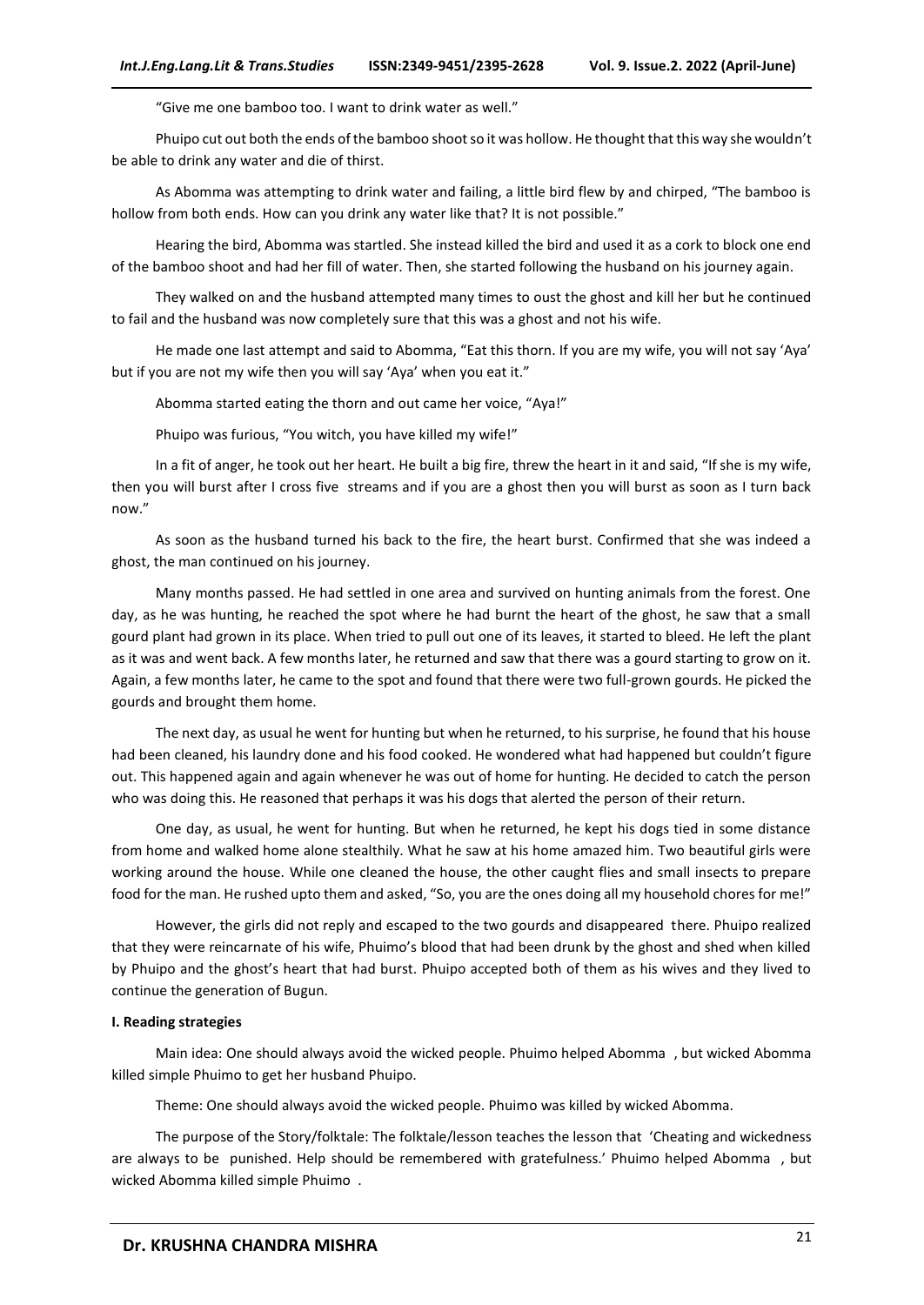Story elements: The story has various characters like Phuipo ,Phuimo and ghost Abomma . Their conversations and activities make the body of this folktale/story.

Visual elements: The interesting folktale teaches a good lesson – One should always avoid the wicked people. Phuimo was killed by wicked Abomma. (The students are able to imagine all the scenes of action as they are all easy for them to understand.)

Exercise:

1.What is the theme of this story?

2.What is the purpose of telling/reading this story?

3.List all the characters of the story in the order of their importance.

4.List the actions of the story in the order of their occurrence.

Comprehension Questions (CQ):

[To the Teacher: Only in case of necessity, students while answering questions may be redirected to the source of the question passage related. As some may ask for confirmation or correction of their thought on the questions, they may be led to these passages to show them that they are correct. Alternately, if their answer has to be corrected on the basis of the references available in the passage concerned, the same may be pointed out to them.]

Directions to Students: (If only there is a need, read the text/lesson .For being sure of the answer, you may also refer to the related paragraphs . ) Answer the following questions:

CQ.1. Where did Phuipo and Phuimo decide to go ?

CQ.2. What did Phuipo ask his wife to check if it was there with her ?

CQ.3. When did Phuimo find that the comb was lost?

CQ.4. Where did Phuipo go to get the precious comb ?

CQ.5.Why did Abomma kill Phuimo?

CQ.6. How did Phuipo know that Phuimo was killed?

CQ.7. What did the bird tell Abomma?

CQ.8. How many wives did Phuipo get at last ?

#### **II. Writing strategies**

[To the Teacher: (By closely doing this exercise, students would be trained in arranging and ordering events in a logical way. Development of creativity would be possible in this way. In working out the right order, students would also get scope for development of critical/logical thinking skills.]

Exercise:

Directions to the Students: Follow the way the story has passed from the introduction to the conclusion.

- **1.** Put back the following in the right order:
	- a) Abomma killed Phuimo .
	- b) Phuipo went back to their resting place to search for the lost comb.
	- c) Phuimo lost the precious comb on the way .
	- d) d) Phuipo and Phuimo decided to go on a journey .
	- e) e) Abomma was a ghost and she wanted to have Phuipo for herself.
- 2. Reproduce the Introduction section.
- 3. Reproduce the ending section.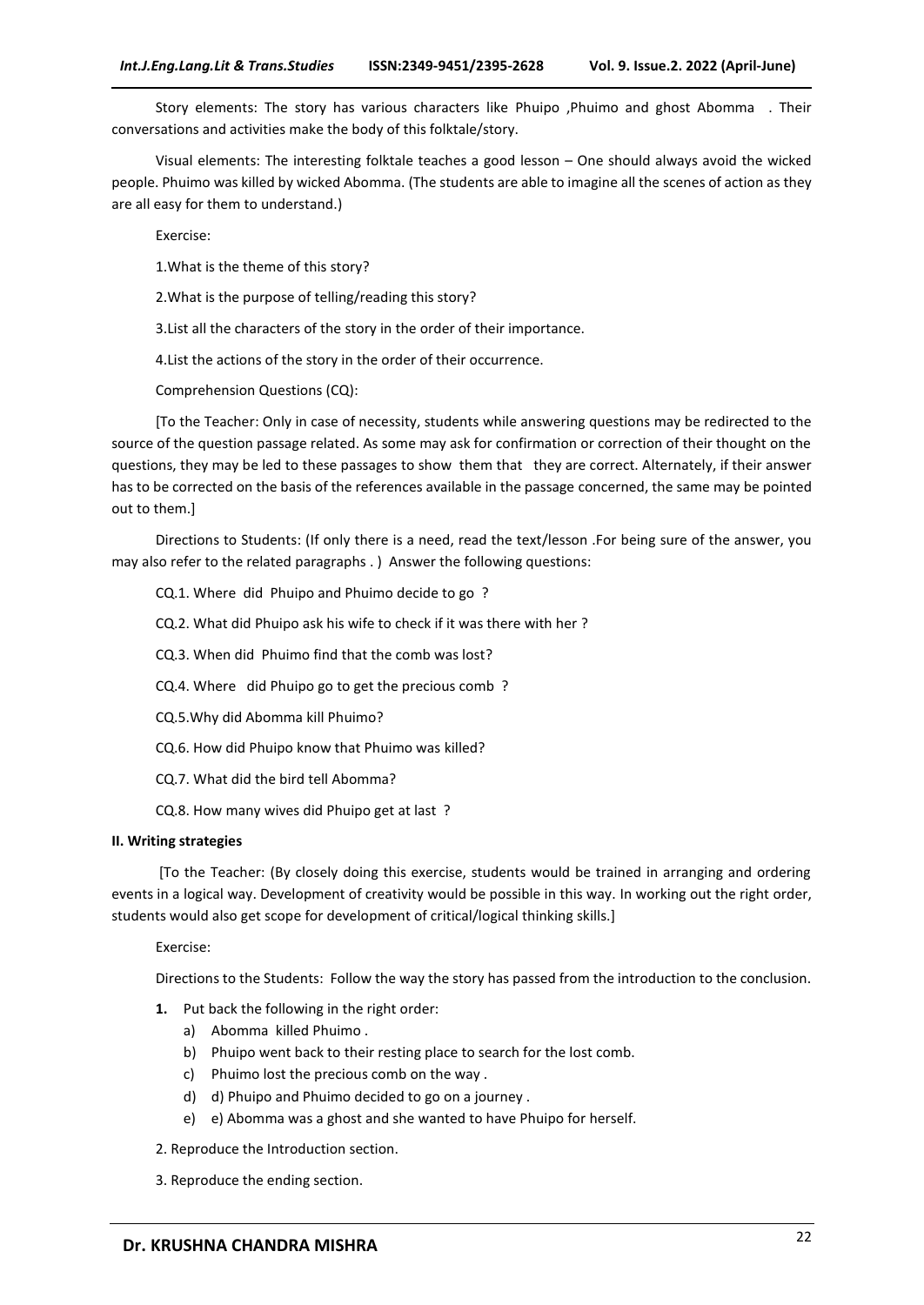- 4. Write a summary of the folktale.
- 5. Choose parts of the story where there is any conversation. Reproduce the same parts.
- 6. List the conversations in their order of appearing in the lesson/story.
- 7. Compare the characters of Phuimo and Abomma.
- 8. Write **TRUE** or **FALSE** against the following statements**:**
	- a) Phuipo was Phuimo's wife.
	- b) Phuimo checked her purse and cried, "Oh my dear husband, here is my beautiful comb."
	- c) Phuipo replied, "That comb is very precious. We can afford to lose it."
	- d) Phuipo asked his wife to rest under the tree and wait for him .
	- e) Abomma called out to Phuimo to help her when Phuipo had gone to get the comb .

9. Draw the following: Imagine the scene of the action as described in the story and do the drawing/sketch/colouring to express that.(To the Teacher: This understand , think and draw kind of activity will help in the students' growth of creativity in a big way. Students' comprehension of the matter would be individualised and the ability to creatively express written and heard content into the medium of art and drawing would be developed in them.)

- a) Phuimo had a beautiful and precious comb in her possession.
- b) Phuimo checked her purse but it wasn't there anymore. She cried, "Oh my dear husband, I think I dropped it while we were resting on our way."
- c) Abomma called out to the wife from below the tree, "Phuimo, where are you?"
- d) Phuimo replied, "I am sitting on top of the tree."
- e) Just when Phuimo let her guard down, Abomma killed her and drank her blood.
- f) As they walked on, they both got thirsty. Phuipo cut a bamboo shoot to use as a cup and started drinking water.

"Give me one bamboo too. I want to drink water as well."

Phuipo cut out both the ends of the bamboo shoot so it was hollow. He thought that this way she wouldn't be able to drink any water and die of thirst.

As Abomma was attempting to drink water and failing, a little bird flew by and chirped, "The bamboo is hollow from both ends. How can you drink any water like that? It is not possible."

Hearing the bird, Abomma was startled. She instead killed the bird and used it as a cork to block one end of the bamboo shoot and had her fill of water. Then, she started following the husband on his journey again.

(This question( e) from "As they walked on --- following the husband on his journey again." is a long description and students can imagine the events and actions taking place . They may discuss the situation among themselves in pairs or groups as their teacher assigns them to draw a picture to present what is happening here.)

#### **III. Vocabulary**

Directions to the Students: Work on the following examples as your teacher explains them:

Exercise:

1.a) Prefixes(Note how different Prefixes can be added to make new words ): possession – dispossession , quiet -unquiet , embark – disembark ,

b) Suffixes(Note how different suffixes have been added to the words given ): beautiful , precious , distant, quietly , closely , thirsty , respective – irrespective

2. a) Find Synonyms: respectively. Precious , possession, embark , startled. Haunted, cork

b) Find Antonyms: started , asked, with , dropped, hollow, able, top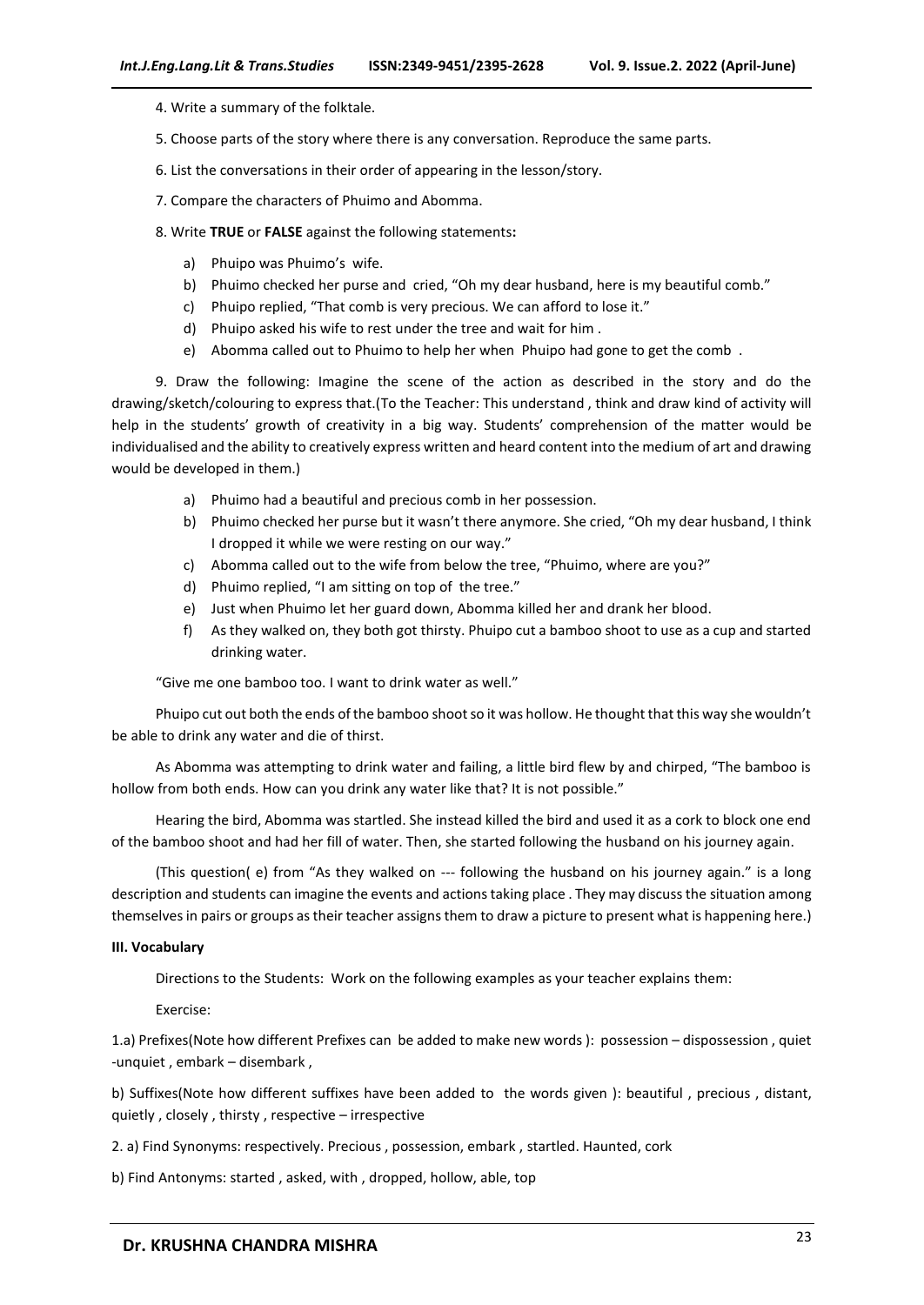4. Reference skills - Find the meaning of the following words in the dictionary: beautiful , precious , distant, quietly , closely, again, journey , startled. Chirped, haunted

#### **IV. Grammar and mechanics**

[To the Teacher: Let students answer all the questions in this section with words and sentences mostly expressing the same thing from the lesson. This way of answering is useful in that students will be able to gain a confirmed grip over sentence-syntax and words in use. ]

Directions to Students: Read the sentences carefully and take note of the explanations given. Answer the following questions:

Exercise:

1.Read the following sentences and give five similar sentences under each type:

#### **Simple sentence:**

a) Phuimo had a beautiful and precious comb in her possession.

b) One day, they decided to embark on a journey to a distant village.

c) Do you have your comb on you ?

**Compound sentence[** Learn how sentence parts – **clauses** – are joined by words (co-ordinating conjunctions ) shown in bold font **]:**

a) Phuimo checked her purse, **but** it wasn't there anymore.

b) I will go back to our resting place **and** find it.

c) You should climb up this tree **and** hide there.

d)Do not speak or interact with anyone **and** wait for me quietly.

e) She planned to kill the wife **and** get the man.

**Complex sentence [** Learn how sentence parts **– clauses –** are joined by words (subordinating conjunctions ) shown **in bold font ]:**

a) I think I dropped it **while** we were resting on our way.

b) She saw **that** Phuimo was hidden in the tree **while** Phuipo had gone back to get the comb.

c)She realized **that** this was her chance to kill the wife since her husband was away.

d) I will be back **as soon as** I get the comb.

2. Read the following sentences and look at the verb underlined. Note that the verb in its singular form goes with a subject (Noun or Pronoun ) in the singular number. A plural verb goes with a subject in the plural number:

a)They **were** tired.

b)It **was**n't there anymore.

c)We **were** resting on our way."

d)That comb **is** very precious.

e)This place **was** haunted by a girl ghost.

3. Read the following sentences in the same paragraph and say what/whom does **the pronoun underlined**  refer to in each case? (To the teacher: It would be an interesting thing to find out that use of **the pronoun** in the following sentences. Students would find this an enjoyable activity and a discovery full of fun.)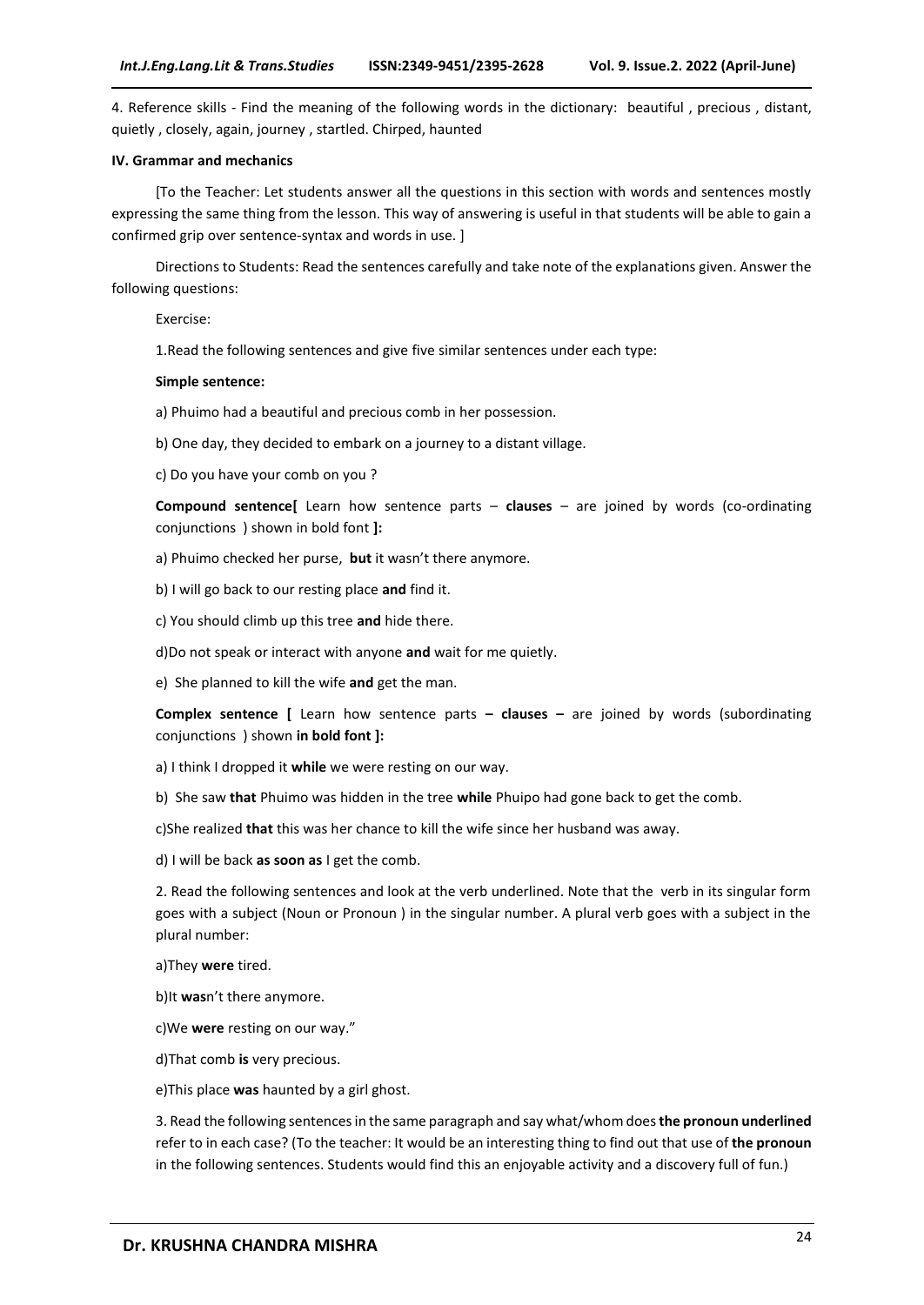a) Abomma called out to the wife from below the tree, "Phuimo, where are **you**?"

Phuimo replied, "**I** am sitting on top of the tree."

"How did **you** get up there?" Abomma asked **her**.

"**I** used **my** string of wool to climb up", Phuimo said.

"Can **you** help **me** up too?" Abomma asked.

4. Read the following sentences and learn the use of the present tense form of the verbs in the given examples:

a)"How did you **get** up there?" Abomma asked her.(did+get)

b)"I used my string of wool to **climb** up", Phuimo said. (to+climb)

c)"Can you **help** me up too?" Abomma asked.(can +help )

5. Read the following sentences and learn the use of the Direct speech (The speaker's words are quoted exactly and directly. Use of the punctuation marks is to be specially noted. Your teacher will tell you how the Direct speech can be changed into Indirect speech. ) :

a) Phuipo asked his wife, "Dear wife, do you have your comb on you?"

b)"Yes, my dear. I do." she replied.

c)Phuipo asked his wife again, "Dear wife, are you carrying the comb with you?"

d)She cried, "Oh my dear husband, I think I dropped it while we were resting on our way."

e)Phuipo replied, "That comb is very precious. We cannot afford to lose it. I will go back to our resting place and find it."

6. Read the following sentences and learn the different types of sentences: (Note the punctuation marks in the sentences.):

Phuimo had a beautiful and precious comb in her possession. (Statement)

One day, they decided to embark on a journey to a distant village. (Statement)

They walked on and on. (Statement )

Soon, they were tired. (Statement)

So they decided to rest. (Statement)

After a while, they started walking again. (Statement)

I dropped it while we were resting on our way. (Statement)

You should climb up this tree and hide there. (Statement)

Do not speak or interact with anyone and wait for me quietly. (Statement)

I am sitting on top of the tree. (Statement)

Do you have your comb on you?(Interrogative sentence)

Are you carrying the comb with you? (Interrogative sentence)

Phuimo, where are you? (Interrogative sentence)

How did you get up there? (Interrogative sentence)

Can you help me up too? (Interrogative sentence)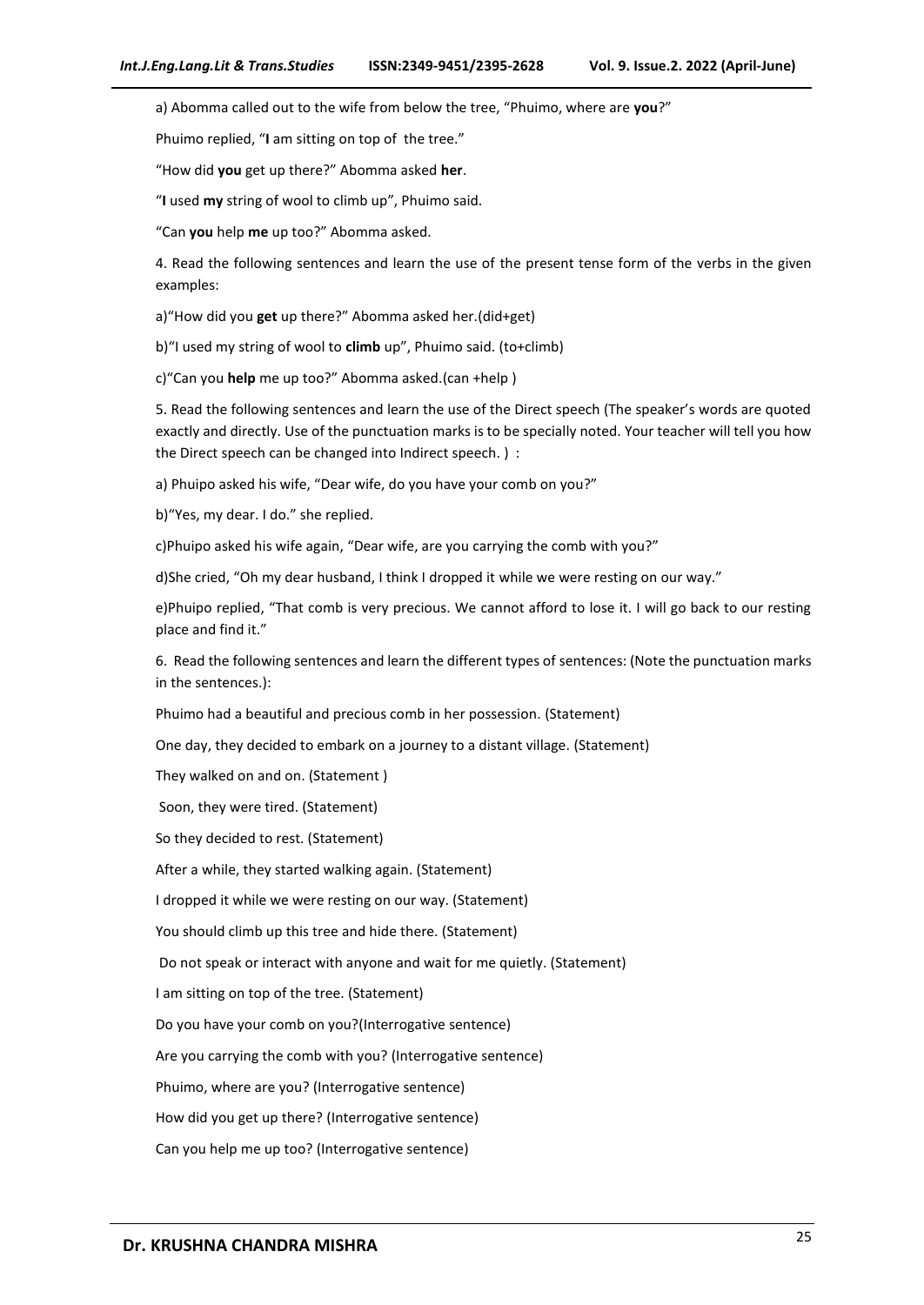#### **V. Listening Activity**

(To the Teacher: This exercise would let students attentively listen and get the English words, phrases and sentences when the teacher gives dictation . They would be able to pronounce the words as the teacher offers a model while dictating them. Also the sense of achievement and confidence would come as they score satisfactorily when the teacher corrects the submitted scripts . Also the teacher's explanation of why some of their answers are wrong would let them get the correct form of pronunciation and learn how words as pronounced are rendered in spelling the same. Doff (1998) has laid stress on developing listening skills<sup>12</sup> to achieve the goal of developing speaking skills .]

Directions to the Students - Listen carefully and write the words, phrases and sentences correctly:

1. Dictation of words: precious, possession, interact, realise

2. Dictation of phrases: After a while , as soon as , on and on, as well

3.Dictation of sentences:

They walked on and on.

After a while, they started walking again.

Dear wife, are you carrying the comb with you?

Phuimo checked her purse ,but it wasn't there anymore.

I will go back to our resting place and find it.

You should climb up this tree and hide there.

Do not speak or interact with anyone and wait for me quietly.

I will be back as soon as I get the comb.

She saw that Phuimo was hiding in the tree while Phuipo had gone back to get the comb.

She realized that this was her chance to kill the wife since her husband was away.

#### **VI. Speaking Activity**

[To the Teacher: This exercise would let students enjoy speaking English in the interesting Role-plays. The teacher has to allot the roles of Phuipo, Phuimo and Abomma to different students and get them to perform in the class. Students who play the roles would be confident speaking English while using words with action and pauses. Others will enjoy seeing the role-plays and be inspired and interested to do the same in their turn. Mavlonova et. al. (2020) hold that <sup>13</sup>Role playing is the best way to develop the skills of initiative, communication, problem-solving, self-awareness, and working cooperatively in teams, and these are above all - certainly above the learning of mere facts.(p.260) ]

Directions to Students: Play the roles as given to you. Enjoy speaking in English. Follow the direction of the teacher in how to deliver the short dialogues.

1.Use Role-plays for parts of the story. Act out the role of different characters in conversation.

2.Do you think that the ghost is more intelligent than Phuipo's wife? If yes, tell where in the story there are examples to support your understanding.

#### **VII.MCQ**

[To the Teacher: Students are to answer the following questions. When one does not remember the story parts, students should be encouraged to feel free to consult the story as reproduced here. That way they will come to discover how the text/lesson can be usefully revisited to clarify any doubt as they decide on the suitable choices for the correct answer to the different questions. The extract below has been made readily available to save students from worries and stress about turning pages and skimming and scanning<sup>14</sup> - reading a text quickly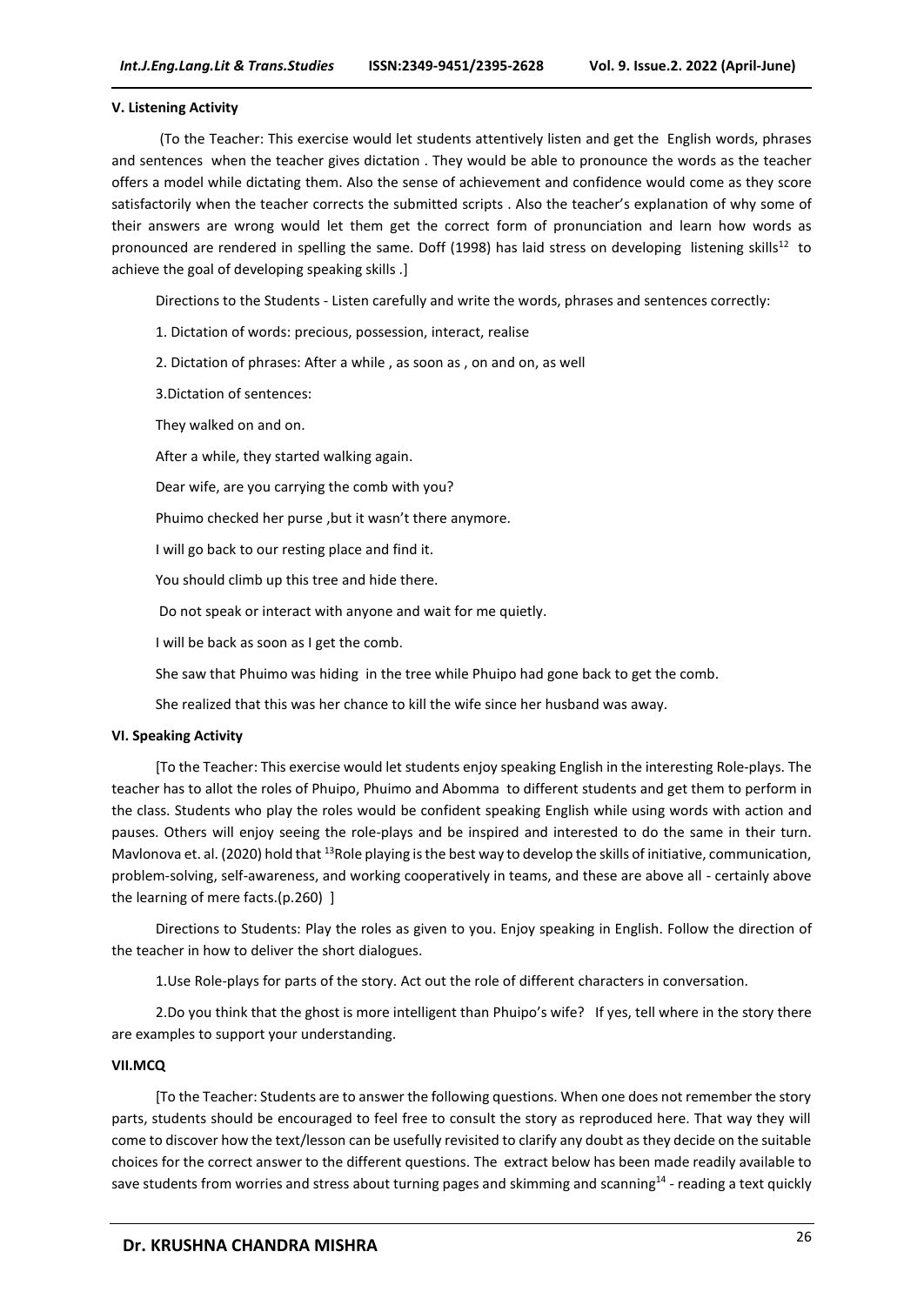in order to find specific information, e.g. figures or names (Scanning) and reading quickly to get a general idea of meaning **(**S**kimm**ing). The exercise here is preparatory and enabling in nature as the students' mastery of the content is here being tested to give them the confidence that they are able to read and comprehend chunks of information on a fast-paced basis. Wherever the students concerned fail, the text portion as relevant will have to be shown to them to confirm if a particular choice is correct in relation to any of the given questions. Also, with advanced students, the relevant passages for different questions can be presented with a loud reading. When the relevant information appears, attention of the students can be drawn to the same. The class as a whole will thus be made to benefit from such an exercise in a reding-cum-explanation format.)

Directions to Students: Answer the following questions. (Go to the question and match the dialogue with the passage given below. You will soon come to discover different characters saying the following dialogues.)

[**The extract/Passage for Reading and reference as stated above:** Once there lived a husband and wife named Phuipo and Phuimo respectively. Phuimo had a beautiful and precious comb in her possession.

One day, they decided to embark on a journey to a distant village. While traveling, Phuipo asked his wife, "Dear wife, do you have your comb on you."

"Yes, my dear. I do." She replied.

They walked on and on. Soon, they were tired. So they decided to rest. After a while, they started walking again. Phuipo asked his wife again, "Dear wife, are you carrying the comb with you?"

Phuimo checked her purse but it wasn't there anymore. She cried, "Oh my dear husband, I think I dropped it while we were resting on our way."

Phuipo replied, "That comb is very precious. We cannot afford to lose it. I will go back to our resting place and find it."

He spotted a very tall tree and instructed his wife, "You should climb up this tree and hide there. Do not speak or interact with anyone and wait for me quietly. I will be back as soon as I get the comb."

Now, this place was haunted by a girl ghost called Abomma. This ghost wanted to have the man for herself. So, she planned to kill the wife and get the man.

Abomma had been watching the couple closely. She saw that Phuimo was hidden in the tree while Phuipo had gone back to get the comb. She realized that this was her chance to kill the wife since her husband was away.

Abomma called out to the wife from below the tree, "Phuimo, where are you?"

Phuimo replied, "I am sitting on top of the tree."

"How did you get up there?" Abomma asked her.

"I used my string of wool to climb up", Phuimo said.

"Can you help me up too?" Abomma asked.

"Sure", Phuimo replied.]

1"Dear wife, do you have your comb on you." – Who is the speaker?

A. the wife

B. the husband

C. the ghost

D. the lice

2"Yes, my dear. I do." She replied. – Who is the speaker?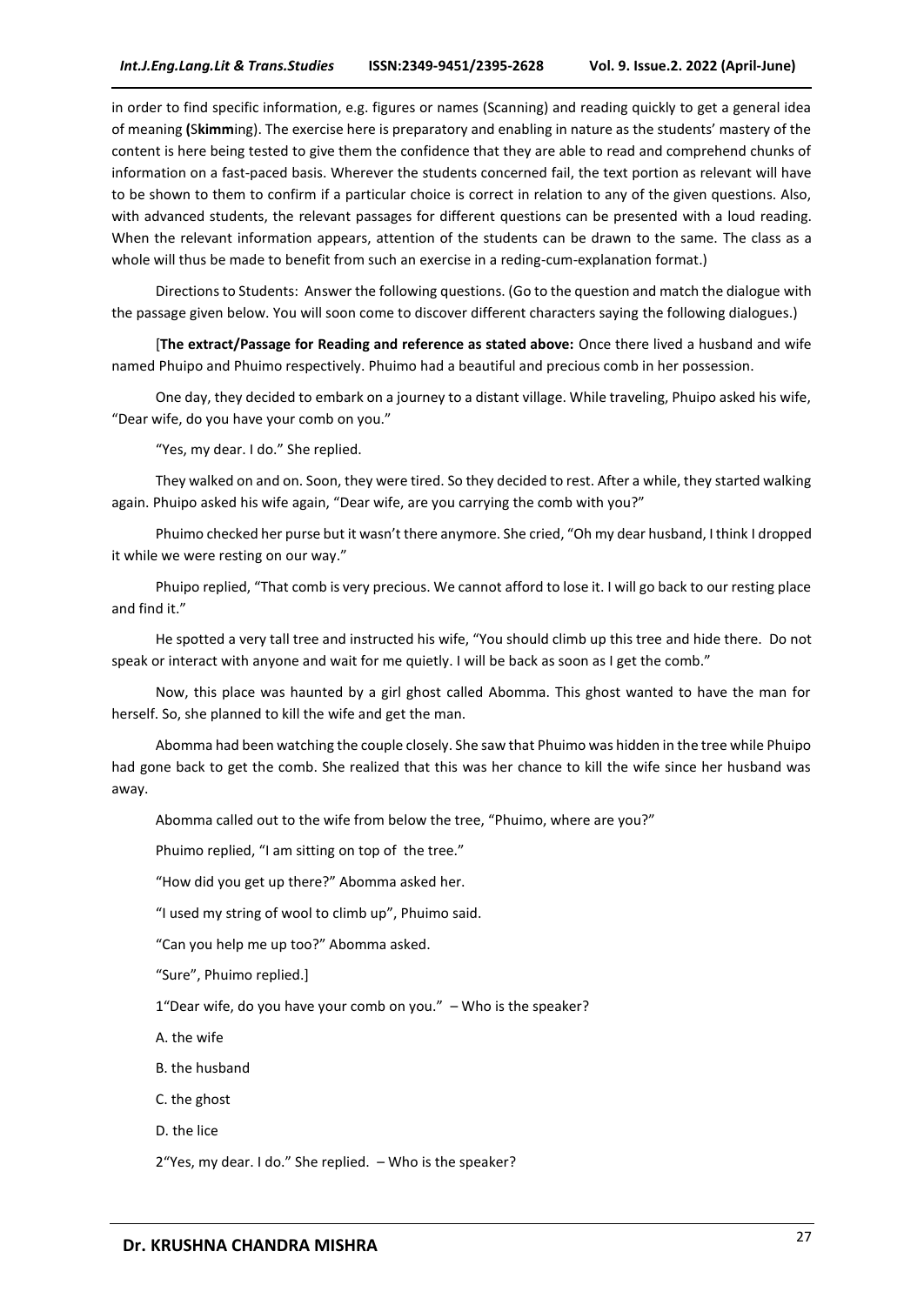A. the wife

B. the husband

C. the ghost

D. the comb

3"Oh my dear husband, I think I dropped it while we were resting on our way." – Who is the speaker?

A. the wife

B. the husband

- C. the ghost
- D. the comb

4. "You should climb up this tree and hide there. Do not speak or interact with anyone and wait for me quietly. I will be back as soon as I get the comb." – Who is the speaker?

A. the wife

- B. the husband
- C. the ghost
- D. the comb
- 5. "I used my string of wool to climb up", Phuimo said. Who is the speaker?
- A. the wife
- B. the husband
- C. the ghost
- D. the comb

**Conclusion: A l**esson like this based on the folktale from their tribe as above causing a sense of intimate familiarity of the surroundings and actions and events makes the Bugun tribe children at their Primary school Class-V level feel at home and makes them find the lesson enjoyable and highly engaging. The lesson goes to attract the attention of the students on a recurring basis while doing the exercises and this in a definite way leads to the proper development of their LSRW skills.

#### **Note and References:**

**Note:** This paper developed during the Project - 'Folk Literature of the Tribes of the West Kameng District of Arunachal Pradesh: A Study towards Developing Sample Textbooks for Primary School English Language Education**' -** has been possible with the funding support extended by ICSSR, New Delhi. I sincerely acknowledge the help of the Research Assistant Ms. Michi Nunya in the collection of the folktales of the West Kameng district tribes and their English translated versions and also the help of the Bugun tribe experts (Narrator: Mr. Phuntsu Phinya for this folktale) who have spared time narrating the folktales. The Headmasters of different schools, the teachers and the BLEOs and students of different schools also are gratefully acknowledged for allowing the school-based student workshop and tests to be conducted towards testing the efficacy of the Sample textbook lessons.

#### **References:**

- [1]. https://www.officeholidays.com/holidays/india/arunachal-pradesh/arunachal-pradesh-statehood-day
- [2]. https://arunachaltourism.com/bomdila/
- [3]. https://www.indianetzone.com/66/bugun\_tribe\_arunachal\_pradesh.htm